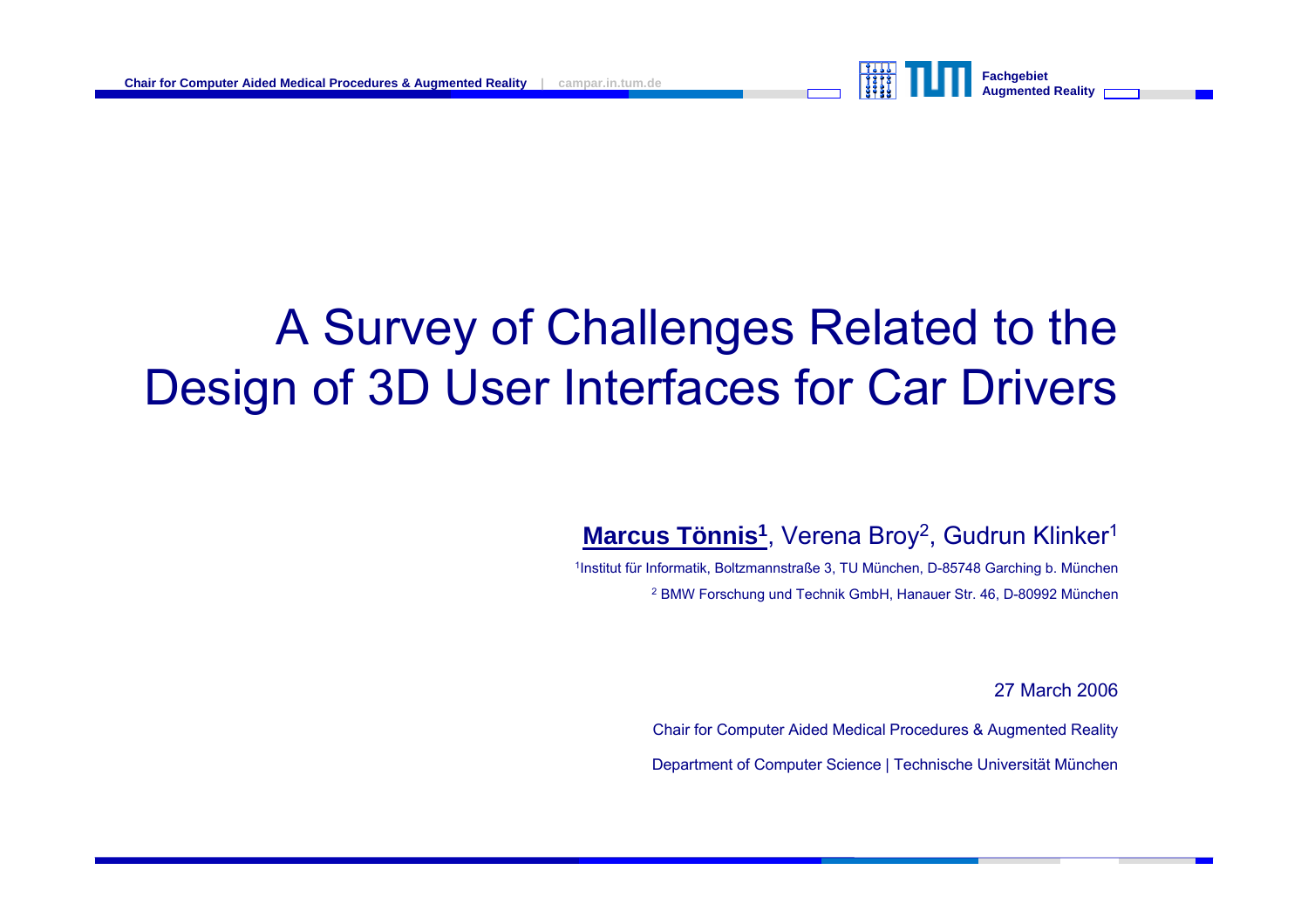

#### The Car - A Complex 3D User Interface

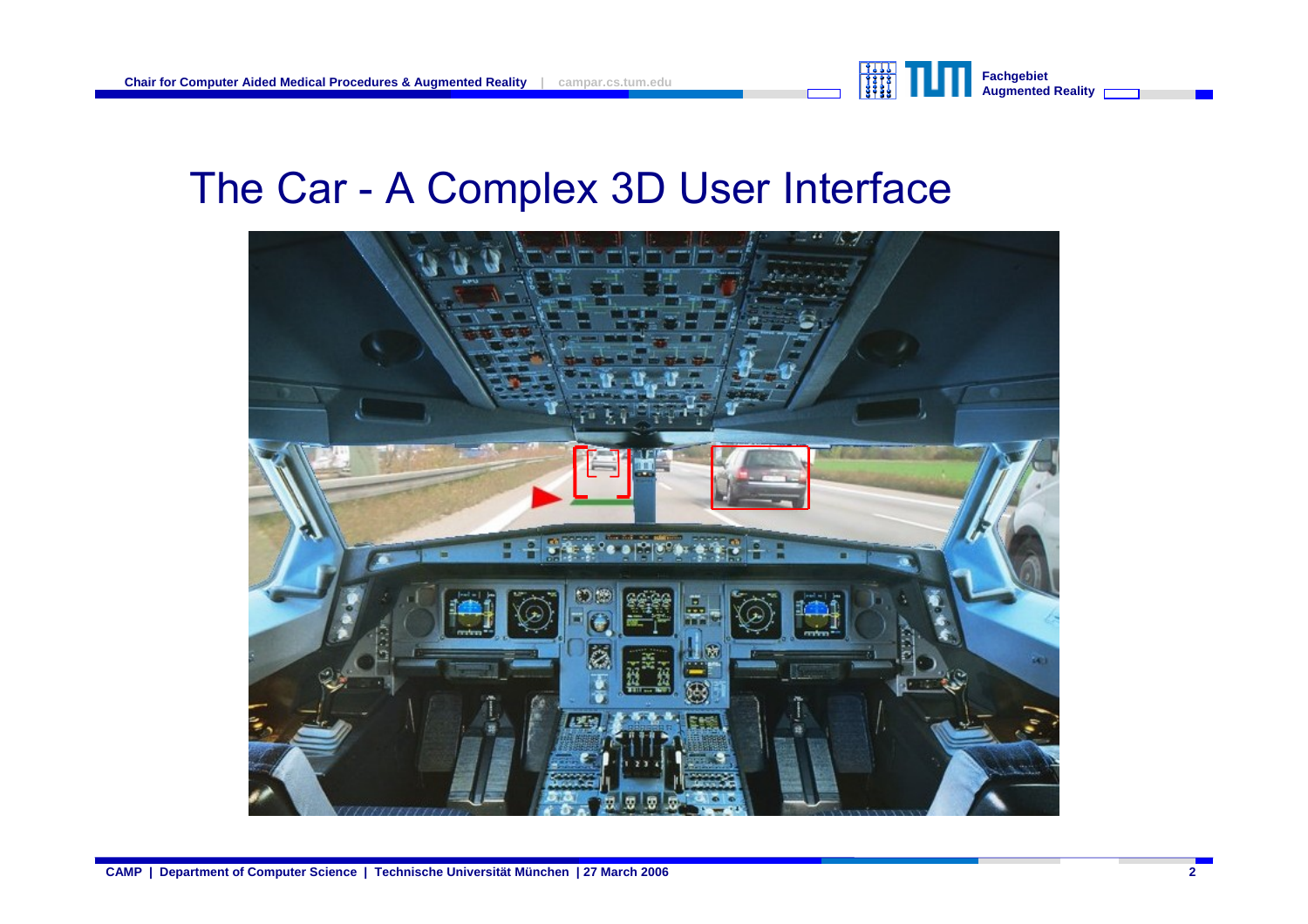

## **Overview**

- $\Box$ □ Constraints of an Automobile Environment
- $\Box$ □ Definition of Terms
- àInput
- à**Output**
- àInteraction Techniques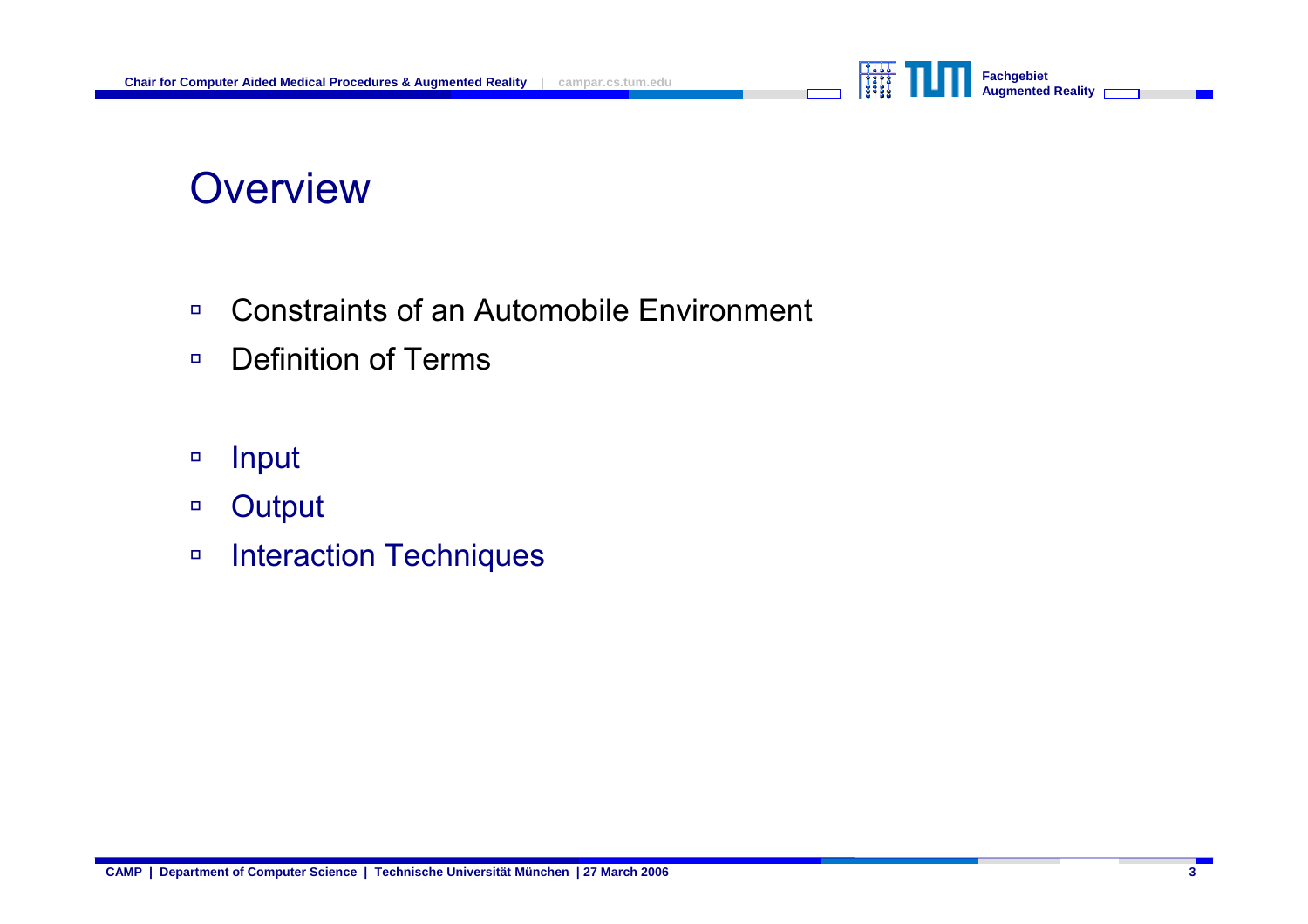

### Constraints of an Automobile Environment

- à Maneuvering a car is a complex task that needs a significant amount of the driver's attention
- $\Box$  All secondary in-car interaction systems must be
	- àExtremely user centered
	- $\Box$ Learnable
	- à**Efficient**
	- $\Box$ Memorable
	- à**Interruptible**
	- àNon distractive
- $\Box$ Satisfy ISO standards

à□ DIN Deutsches Institut für Normung. Road vehicles - Ergonomic aspects of transport information and control systems - Dialogue management principles and co mpliance procedures, Mar. 2003. Ref.No.: DI N EN ISO 15005:2003.

à□ DIN Deutsches Institut für Normung. Road vehicles - Ergonomic aspects of transport information and control systems - Specifications and compliance procedures for in-vehicle visual presentation, Oct. 2003. Ref.No.: DI N EN ISO 15008:2003-10.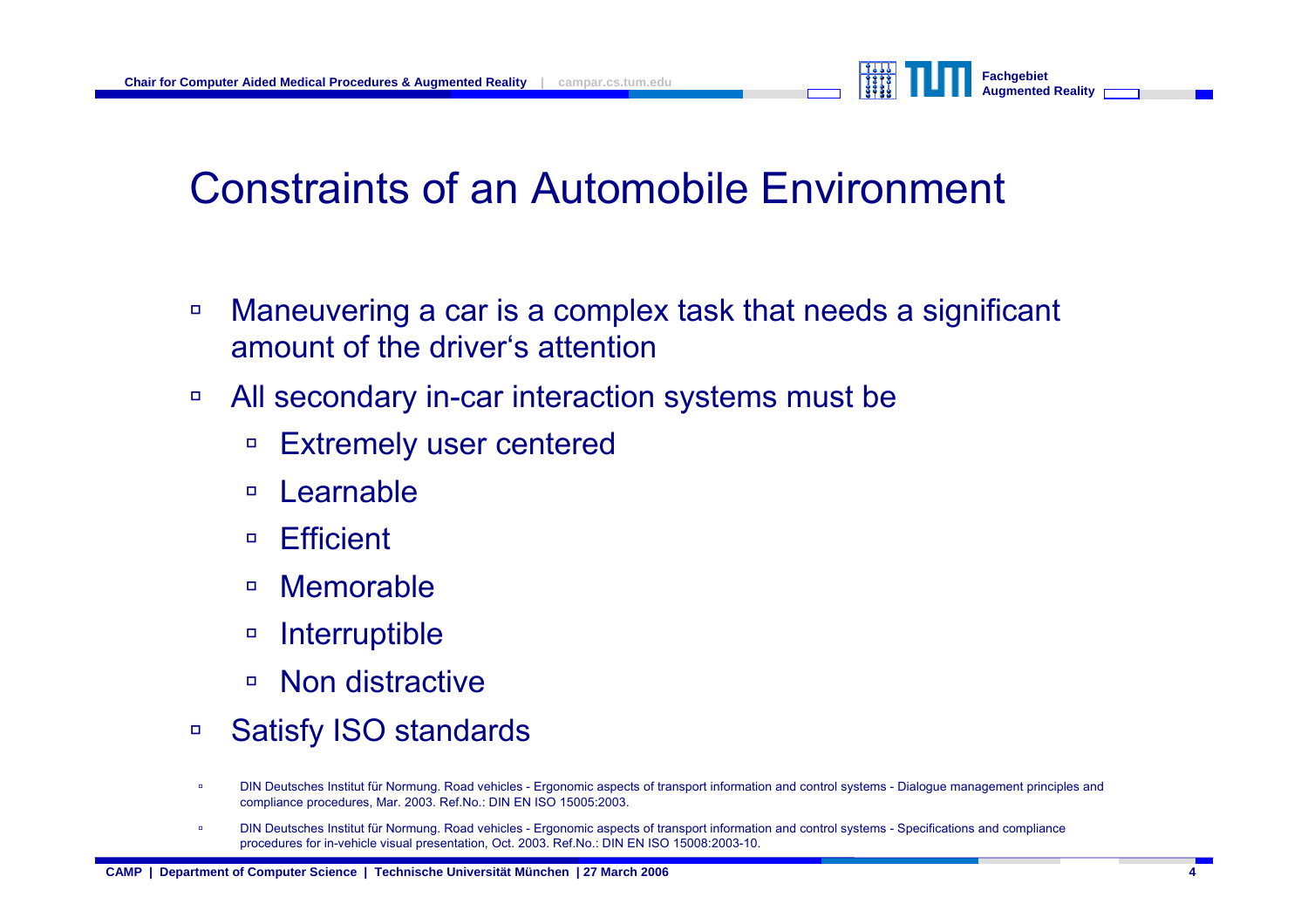

## Interaction in Cars – Classification of Tasks

- àPrimary task: Maneuvering the vehicle
- àSecondary tasks: Mandatory functionality (oil temp, turn signal)
- $\Box$ Tertiary tasks: Entertainment, comfort and information functionality
- à□ Corresponding IO devices are placed in separate areas



à□ G. Geiser. Man Machine Interaction in Vehicles. ATZ 87, 1985. pages 74 - 77.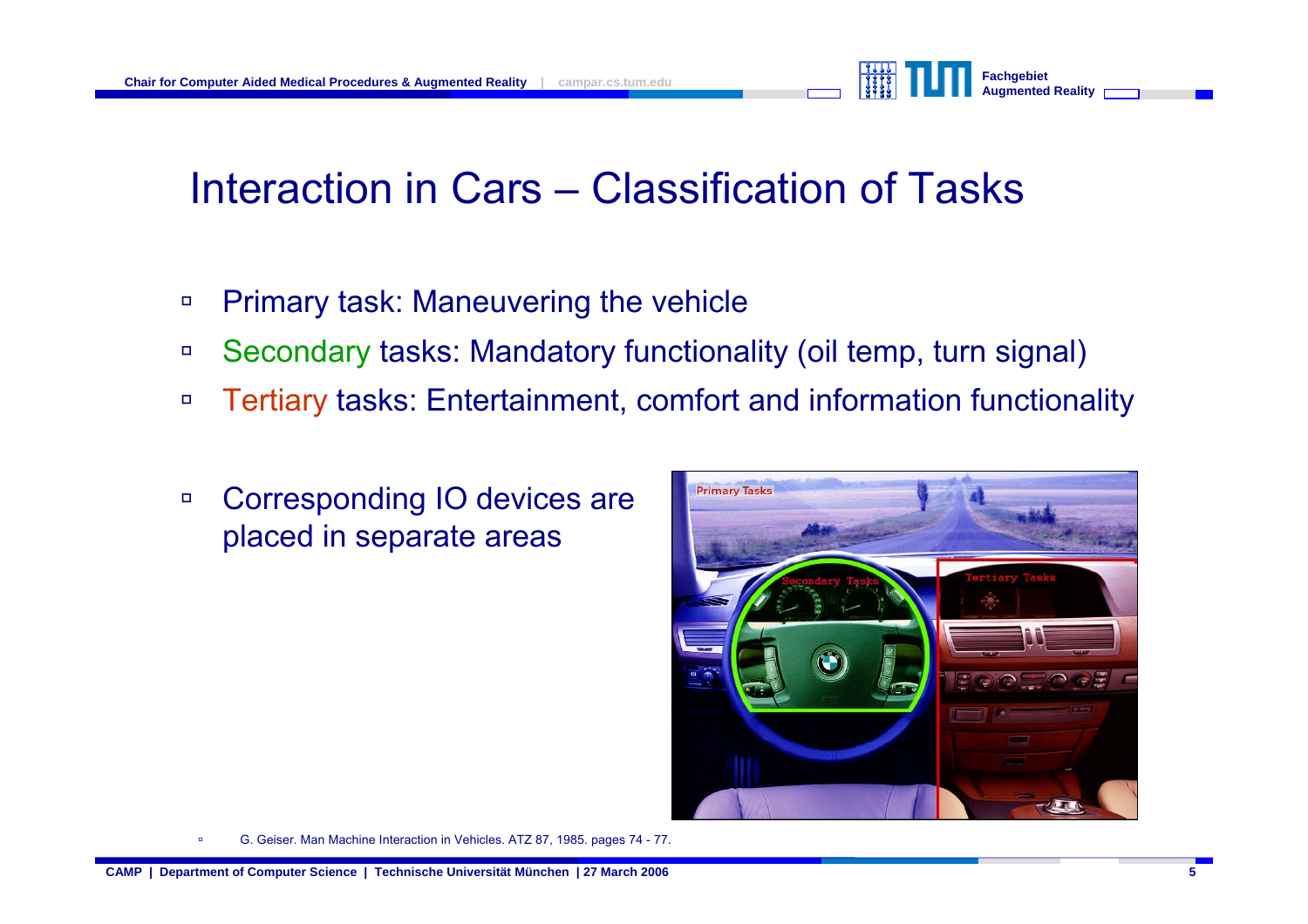

## Driver Information vs. Driver Assistance

- à Categorization based on goals towards comfort and safety
	- àIVIS: In-Vehicle Information Systems
	- $\Box$ ADAS: Advanced Driver Assistance Systems
- à Cross-Relationships
	- $\Box$ □ IVIS <-> Tertiary tasks
	- $\Box$ ADAS <-> Primary, secondary and tertiary tasks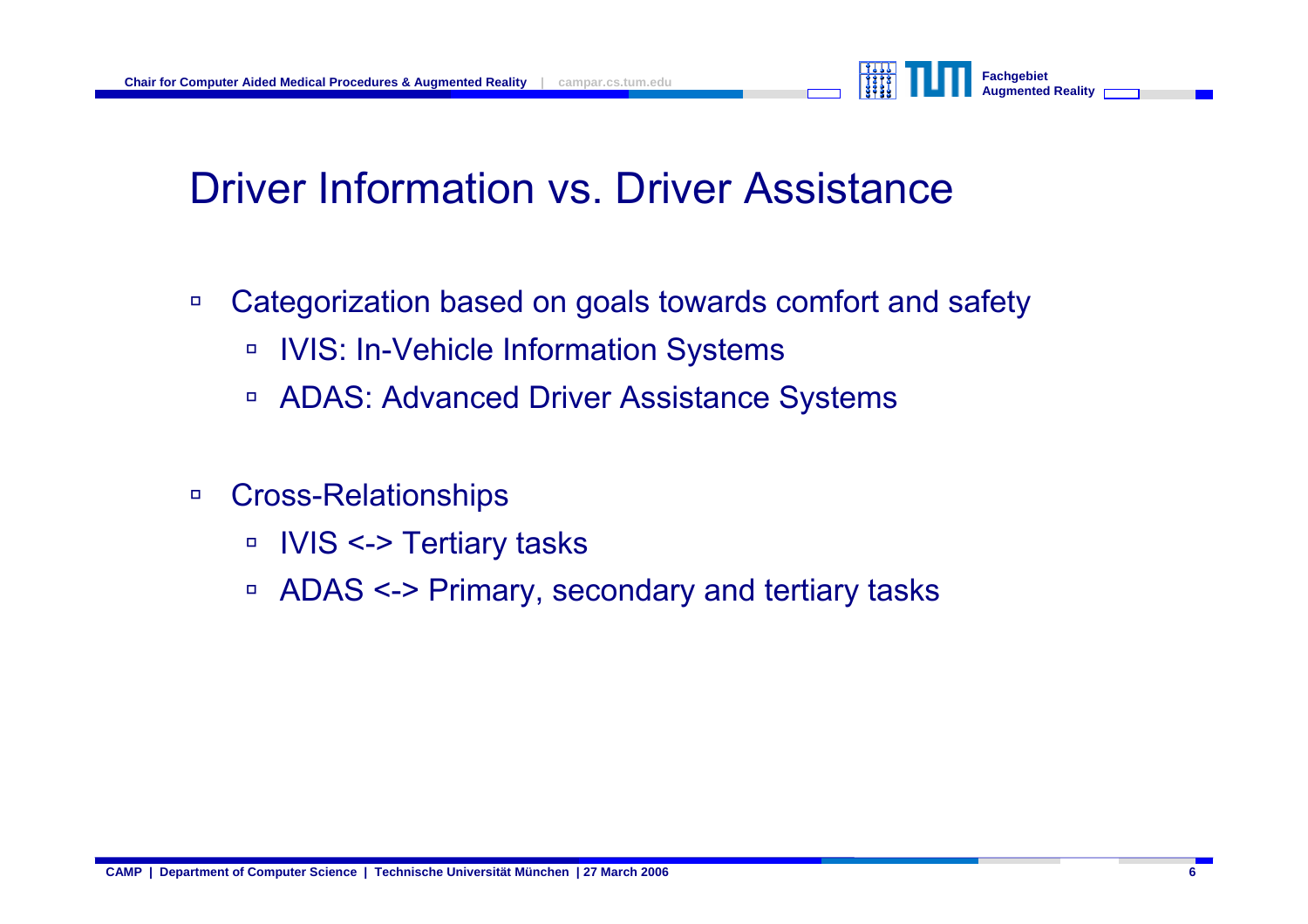

### **Overview**

- $\Box$ □ Constraints of an Automobile Environment
- $\Box$ □ Definition of Terms
- àInput
- à**Output**
- àInteraction Techniques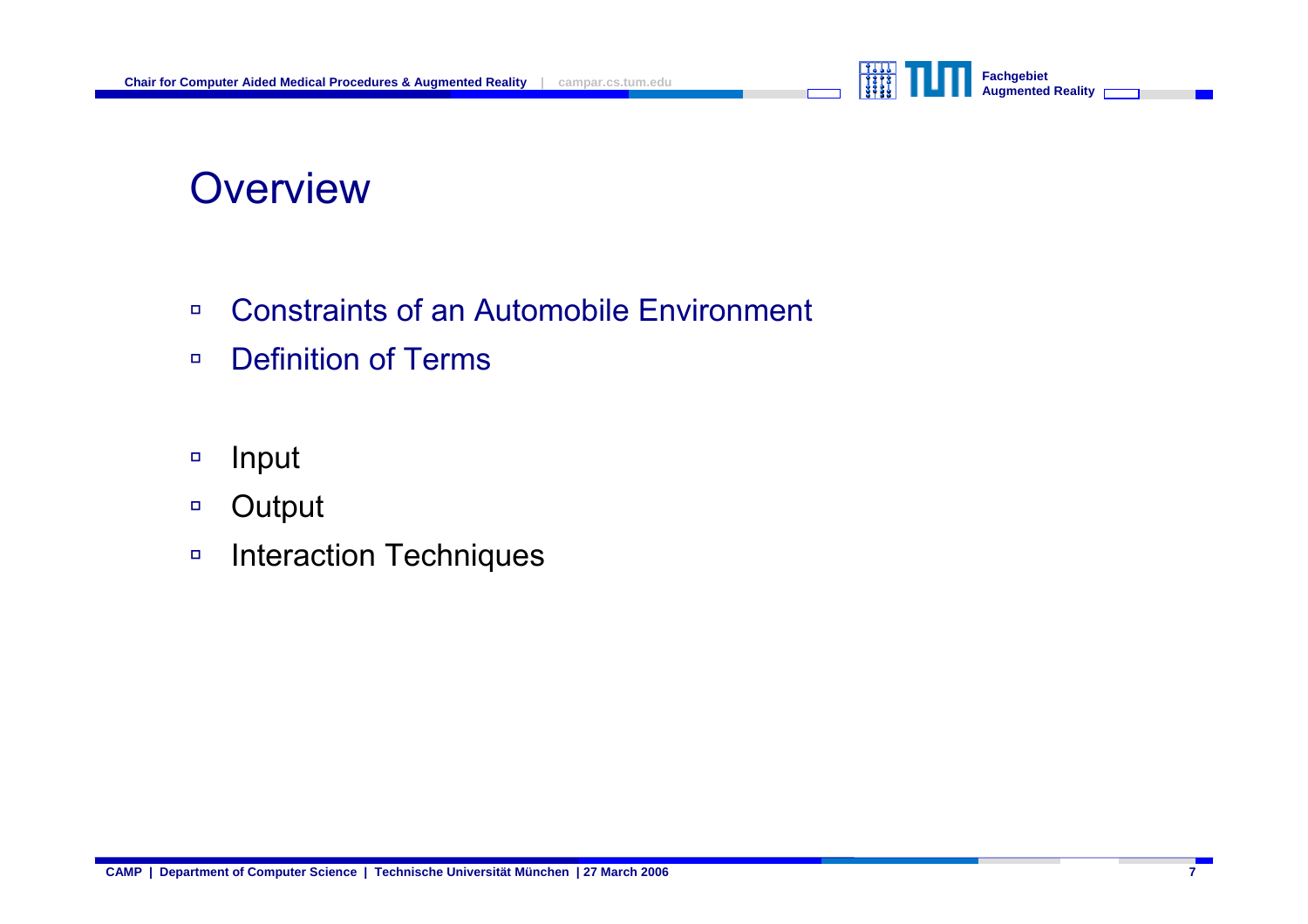

## Input – Primary, Secondary and Tertiary Devices

#### $\Box$ Primary devices

- à One-to-one mapping to functionality and immediate feedback
- $\Box$  Intuitive mapping: device properties (shape, degrees of freedom, associated action)  $\leftrightarrow$  3D  $^+$ control of the car
- $\Box$  Secondary devices
	- àEasy to access but not as direct as primary ones
	- àEasy to understand
- $\Box$  Tertiary devices
	- à Many functions => one-to-one mapping impossible
	- à Immediate and direct access to functionality not necessary



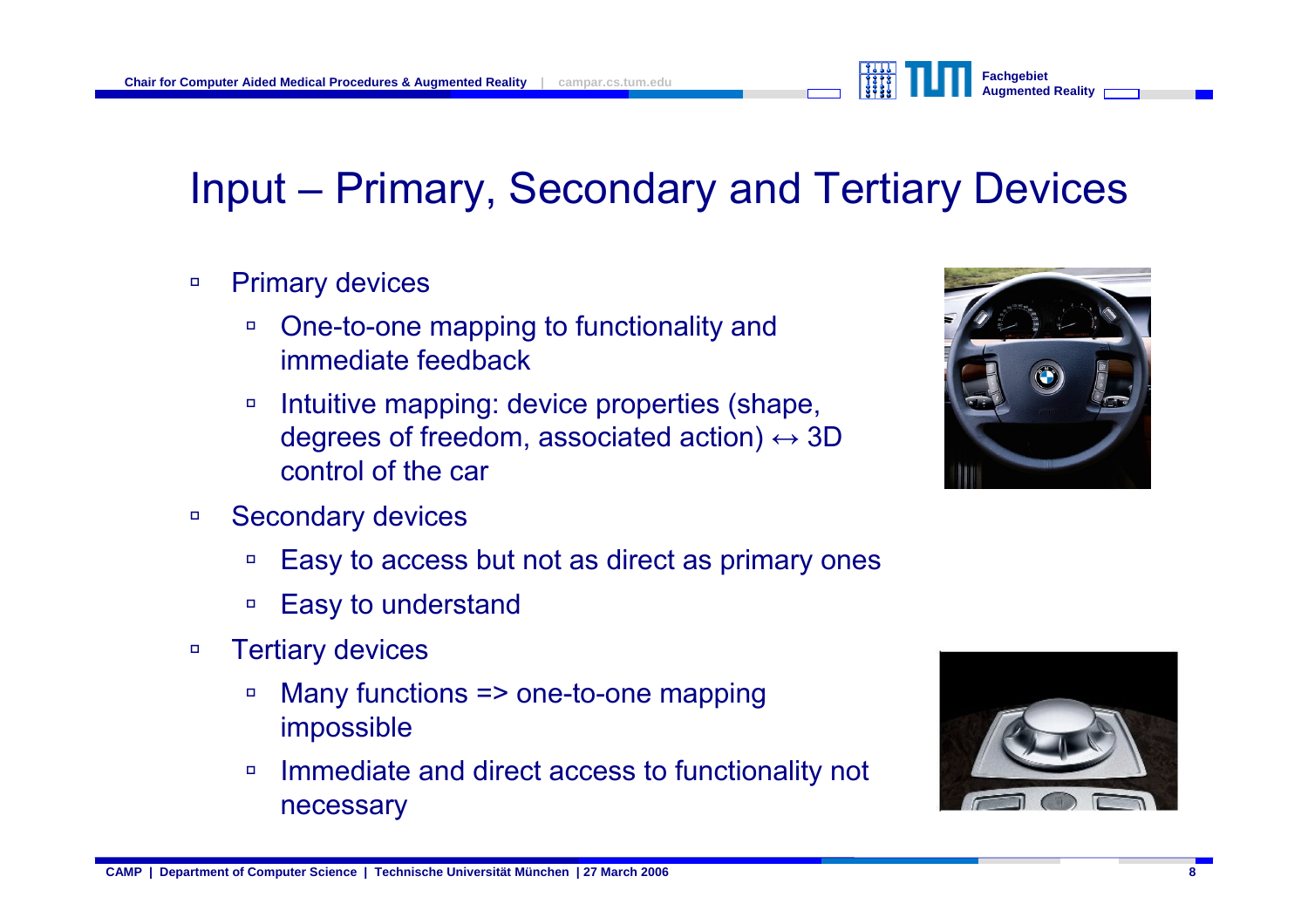

#### Input – Speech and Gesture

- à□ Speech
	- $\Box$  Common assumption: Speech does not use the visual channel
	- à□ But: Speech affects the visual channel - users need a reference point
- $\Box$ **Gesture** 
	- àCould be used to provide alternative input to tertiary tasks
	- à But: Users might require a visual or auditory channel for feedback
- à T. Ranney, J. Harbluk, and I. Noy. Effects of voice technology on test track driving performance: Implications of driver distraction. In The Journal of the Human Factors and Ergono mics Society, 2005.
- à U. Plangger, A. Khosravi, and G. Helas. Einfluss von sprachlicher und haptischer Bedienung auf die Fahrleistung und das Blickverhalten. Master's thesis, Technische Universtität M¨unchen, Chair for Egrono mics, 2005.
- à□ F. Althoff, R. Lindl, L.Walchshäusl, and S. Hoch. Robust multimodal hand- and head gesture recognition for controlling automotive infotainment systems. In V DI: Fahrer im 21. Jahrhundert, Nove mber 2005.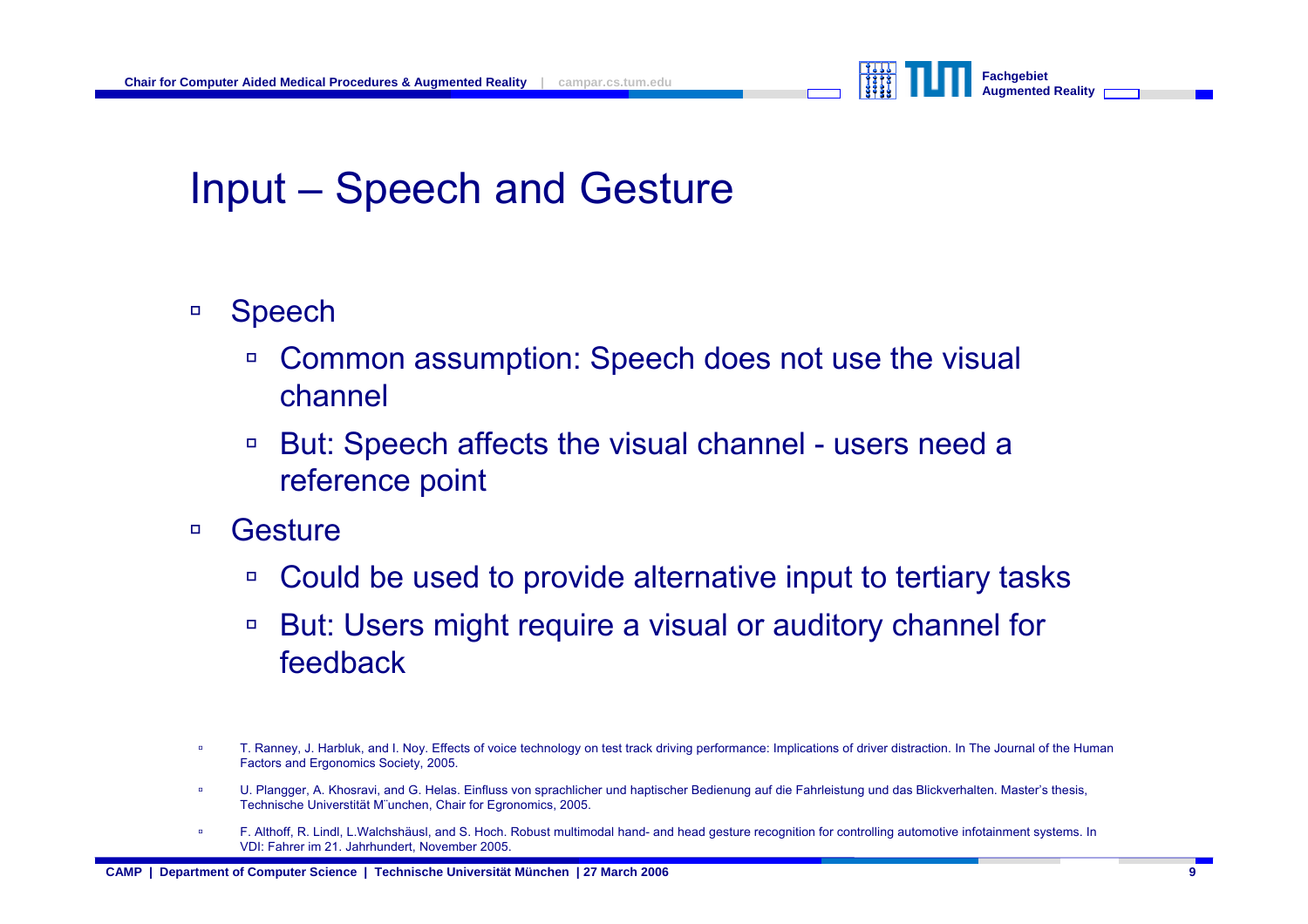

### Output – Visual Displays – Monitor and HUD

#### àCentral Information Displays

#### à**HUD**

- àSemi immersive approach
- àClose to line of sight
- àShort glance time
- $\Box$  Field of view around 6 degrees





à□ European Commission. European Statement of Principles, Jun. 2005. ESOP 2005.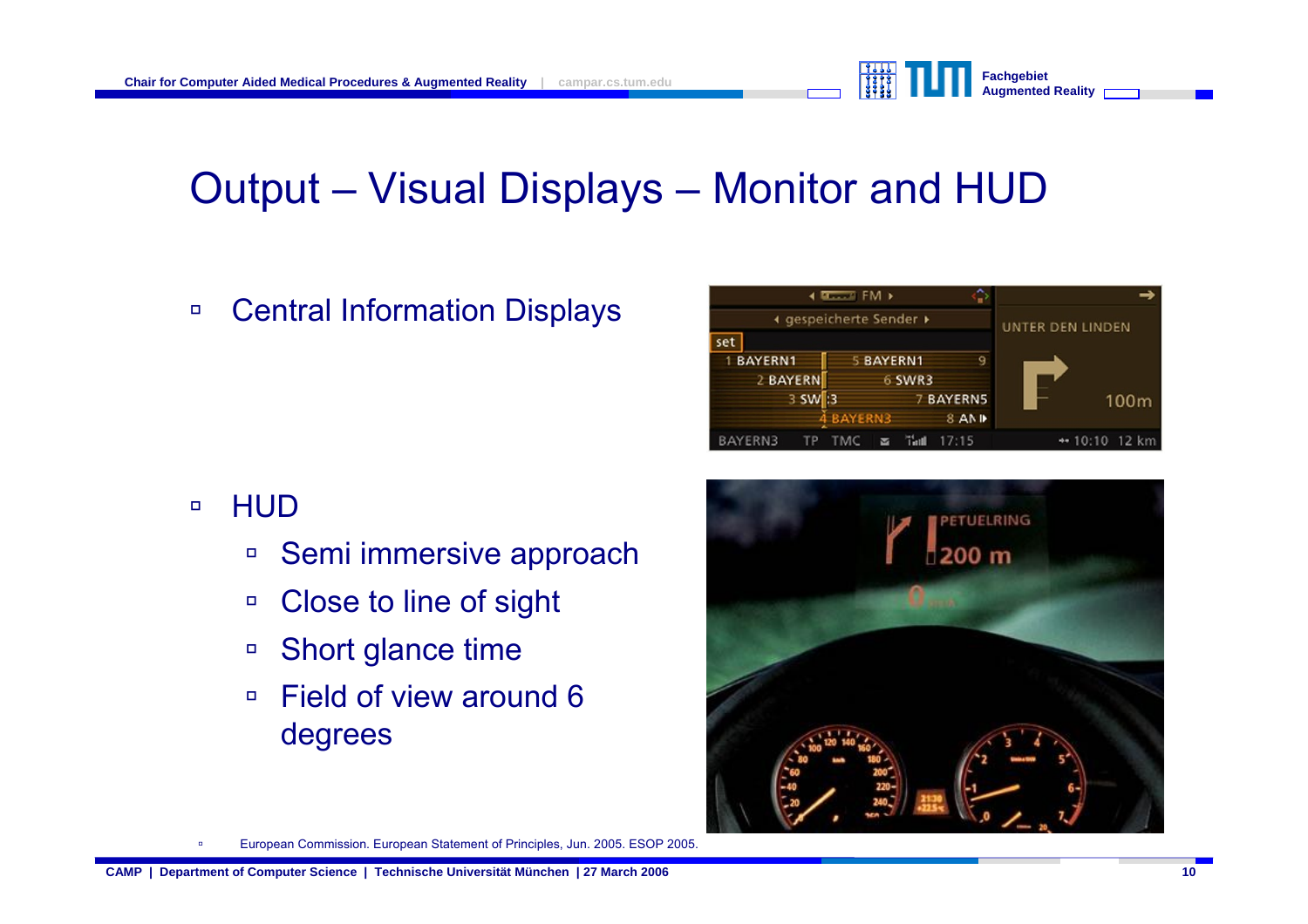

#### Output – Visual Displays - HUD

#### Augmented Reality for ADAS

à□ Egocentric guidance of driver's attention to direction of imminent danger

à3D navigation systems





à□ DuPont. The DuPont Wedge for Head-up Display illuminates safety, navigation and handling features. Simmon Stemens VDO http://www.dupont.com/safetyglass/en/newsEvents/hud gm.html.

à□ M. Tönnis, C. Sandor, C. Lange, G. Klinker, and H. Bubb. Experimental evaluation of an augmented reality visualization for directing a car drivers attention. In Proceedings of IS MAR, October 2005.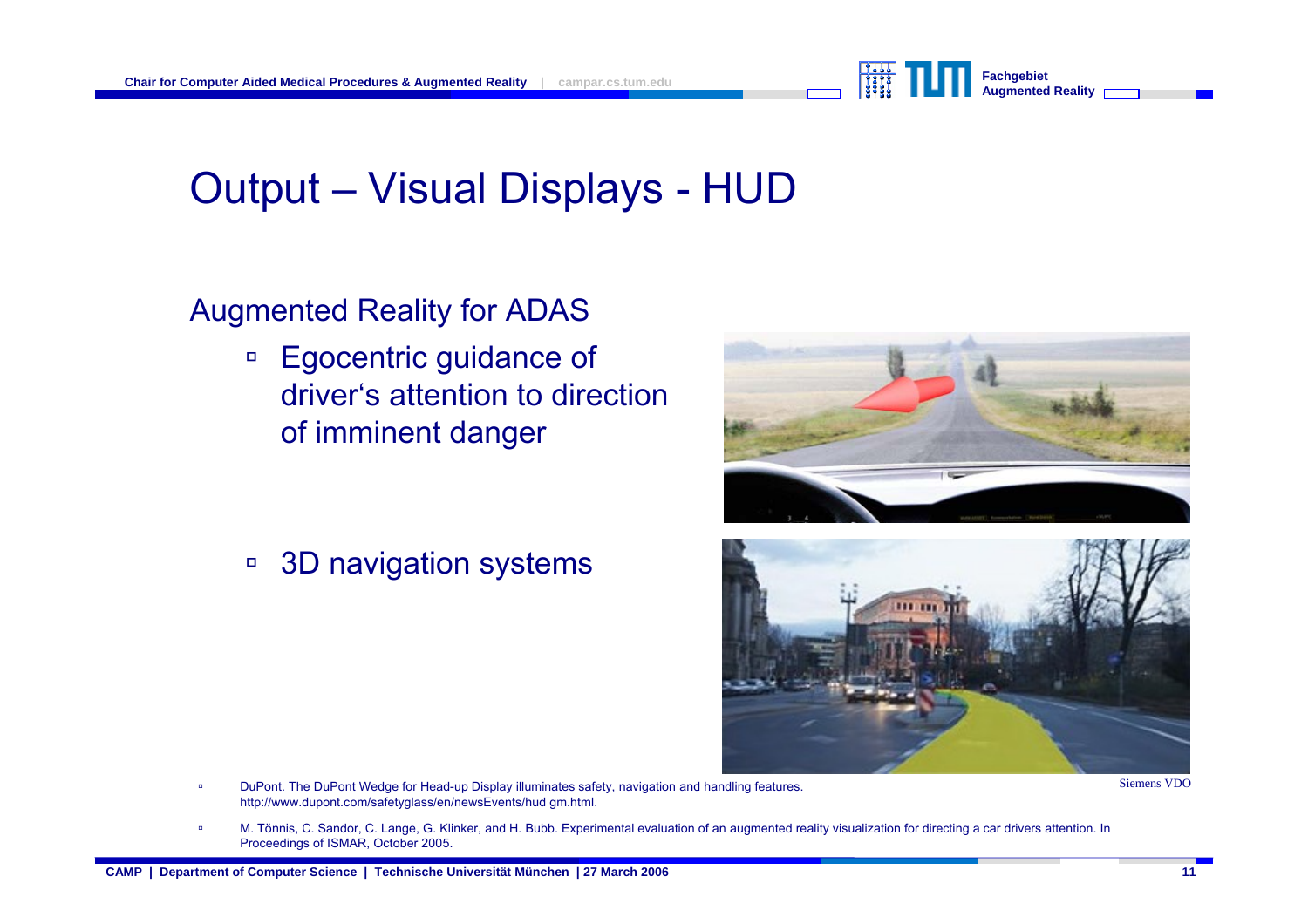

## Output – Visual Displays - HUD

#### Questions and problems

- $\Box$  Information Overload: Too much information, too rapid changes
- $\Box$  Perceptional Tunneling: Focus on one stimulus by neglecting to other important tasks
- àCognitive Capture: , lost in thought' and loss of situational awareness
- $\Box$ **Occlusion**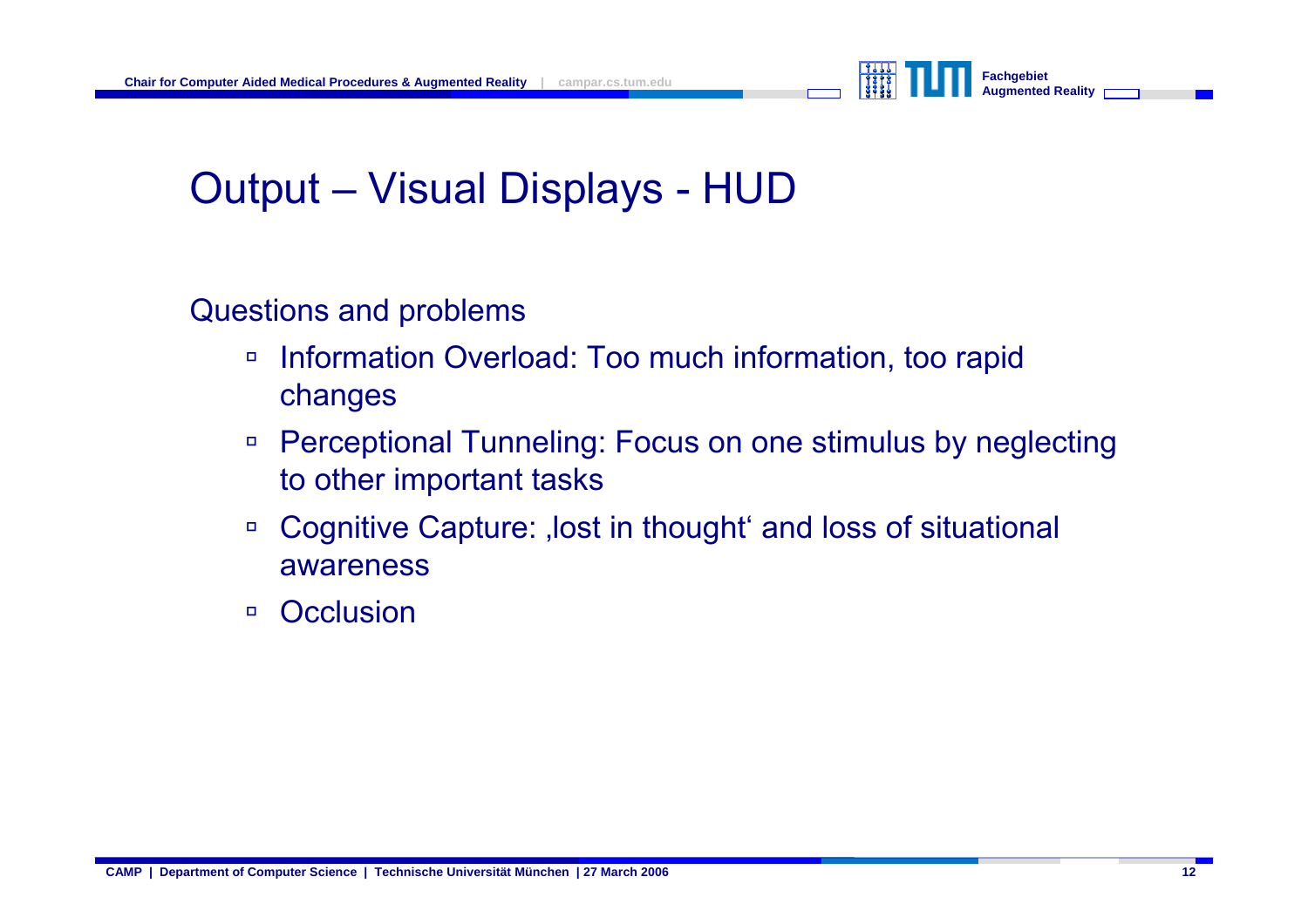

## Output – Auditory Displays

- à Signals and 3D Sounds
	- àIndicate immediate danger
	- àGuide to a direction
- à Speech
	- àFeedback for tertiary tasks
	- $\Box$  Useful when information transfer rate is faster than via other channels
	- àNot suitable for spatial and continuous information
	- àCan cause attentional capture

à□ J. D. Lee, J. D. Hoffman, and E. Hayes. Collision warning design to mitigate driver distraction. In Proceedings of CHI, April 2004.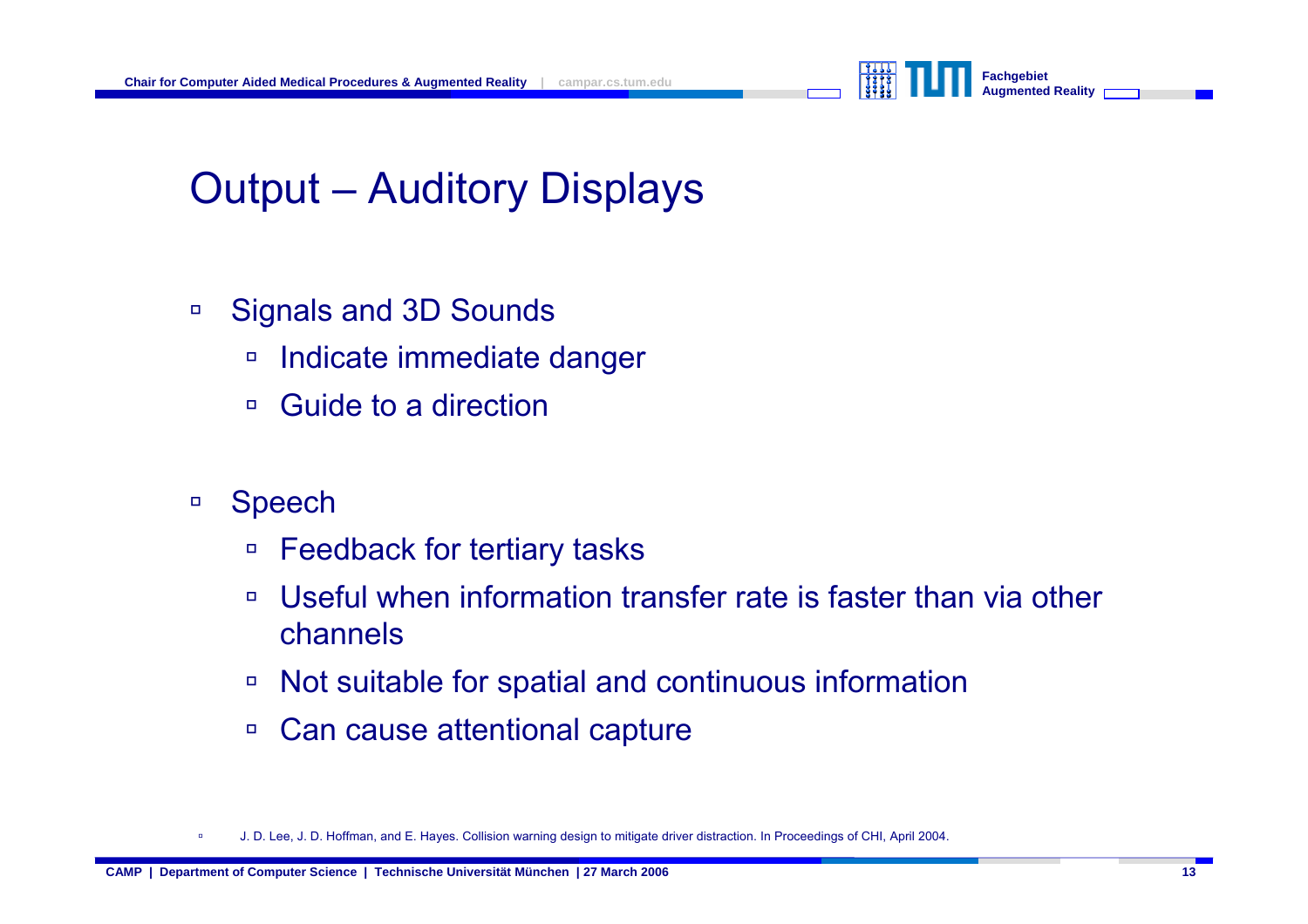

### Output – Haptic and Multimodal Displays

- à Predestined to capture driver's attention (-> ADAS)
	- àSteering wheel: Heading control
	- àGas pedal: Speed and distance control
- àTertiary tasks: Click-stops allow blind control of devices
- à Multimodal displays (visual and auditive)
	- $\Box$ ADAS: Indication of direction to imminent dangers
	- àIVIS: Parking assistant

àCitroen. C5. http://www.citroen.com/CWW/en-US/TECHNOLOGIES/SECURITY/AFIL/AFIL.htm.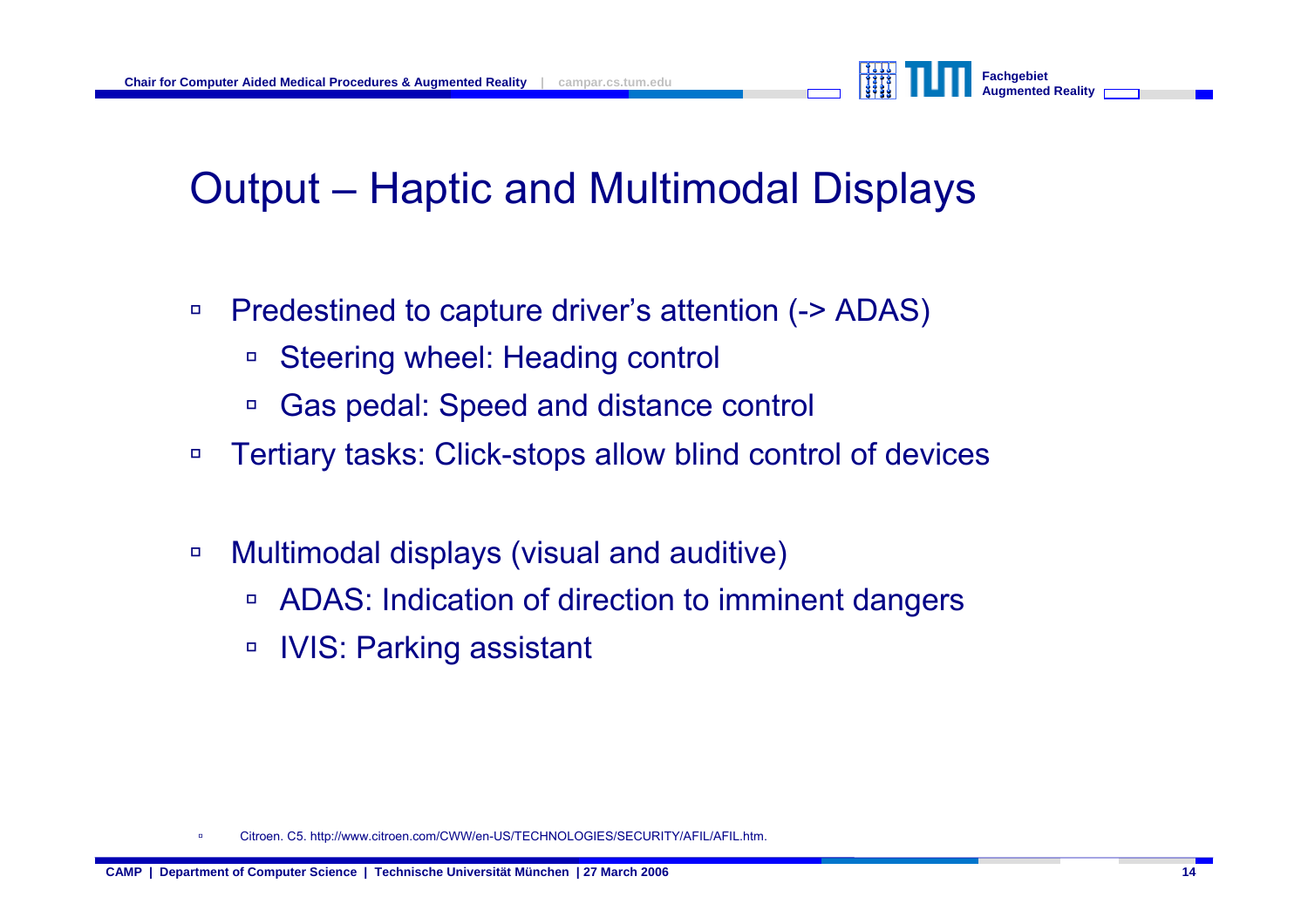

#### Interaction Techniques – Manipulation, Travel

- à**Manipulation** 
	- àADAS: Joystick <-> Steering wheel and pedals
	- àIVIS: Manipulation must be interruptible
- $\Box$ **Travel** 
	- àADAS: Driving Task
	- $\Box$  IVIS: Travelling in menu structures
		- $\Box$ Navigation by use of multifunctional controllers or speech
		- àDirect access by use of speech tokens or special buttons

à B. Spanner. Einfluss der Kompatibilität von Stellteilen auf die menschliche Zuverlässigkeit. Ph D thesis, Technische Universtität München, Chair for Egrono mics, 1993.

à□ W. Wang. Human Navigation Performance Using 6 Degree of Freedom Dynamic Viewpoint Tethering in Virtual Environments. PhD thesis, Univ. of Toronto, Mechanical and Industrial Engineering, 2004.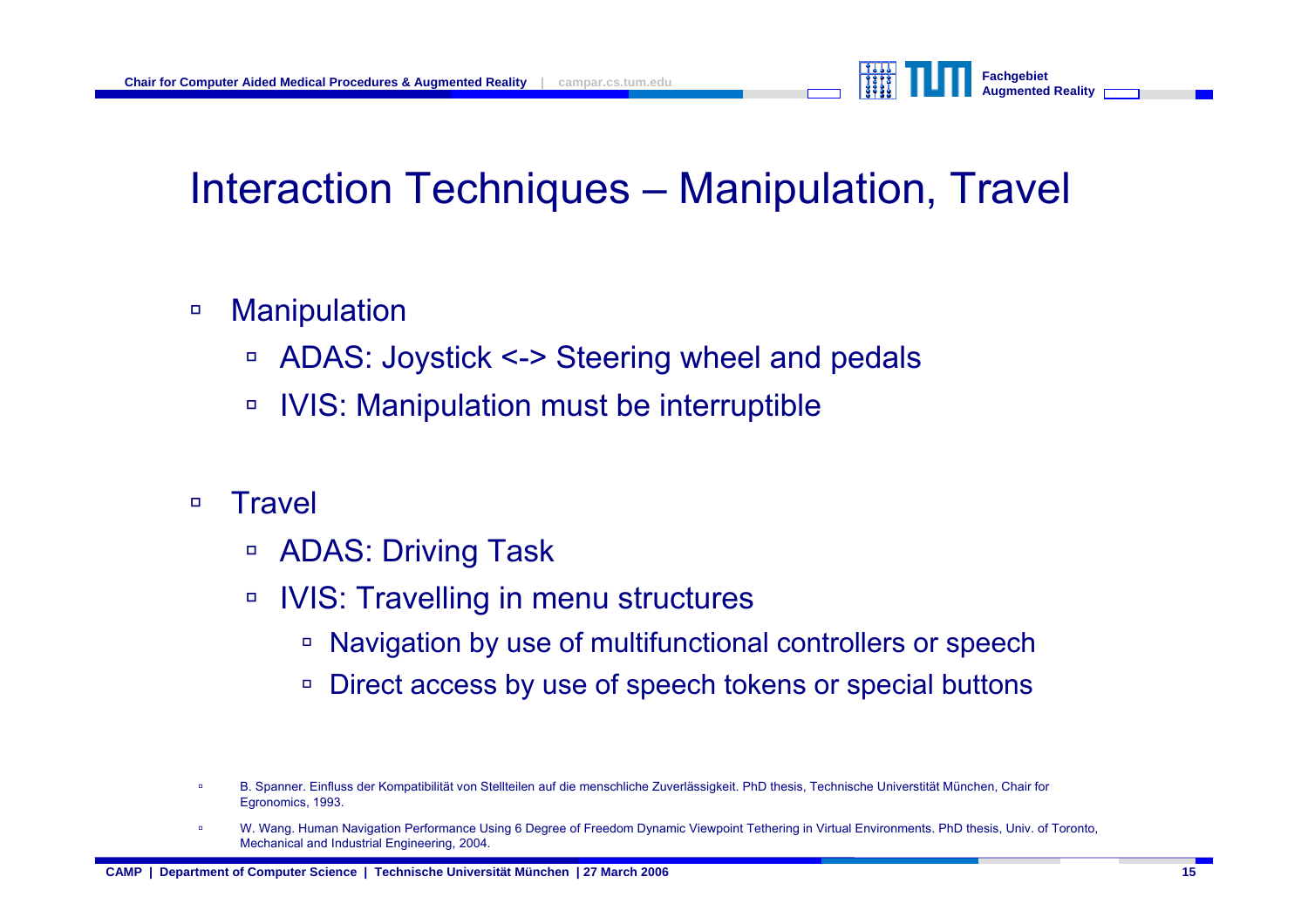

#### Interaction Techniques - Wayfinding

- $\Box$  ADAS
	- à□ Currently central information display shows route
	- àResearch on HUD technology for wayfinding issues
- $\Box$  IVIS
	- àDefine well structured cognitive maps of the menu hierarchy
	- à A 3D spatial interface for wayfinding in menus is assumed to deteriorate wayfinding/manipulation of the primary task

à□ R. Golledge. Wayfinding Behaviour: Cognitive Mapping and other Spatial Processes. John Hopkins University Press, 1999.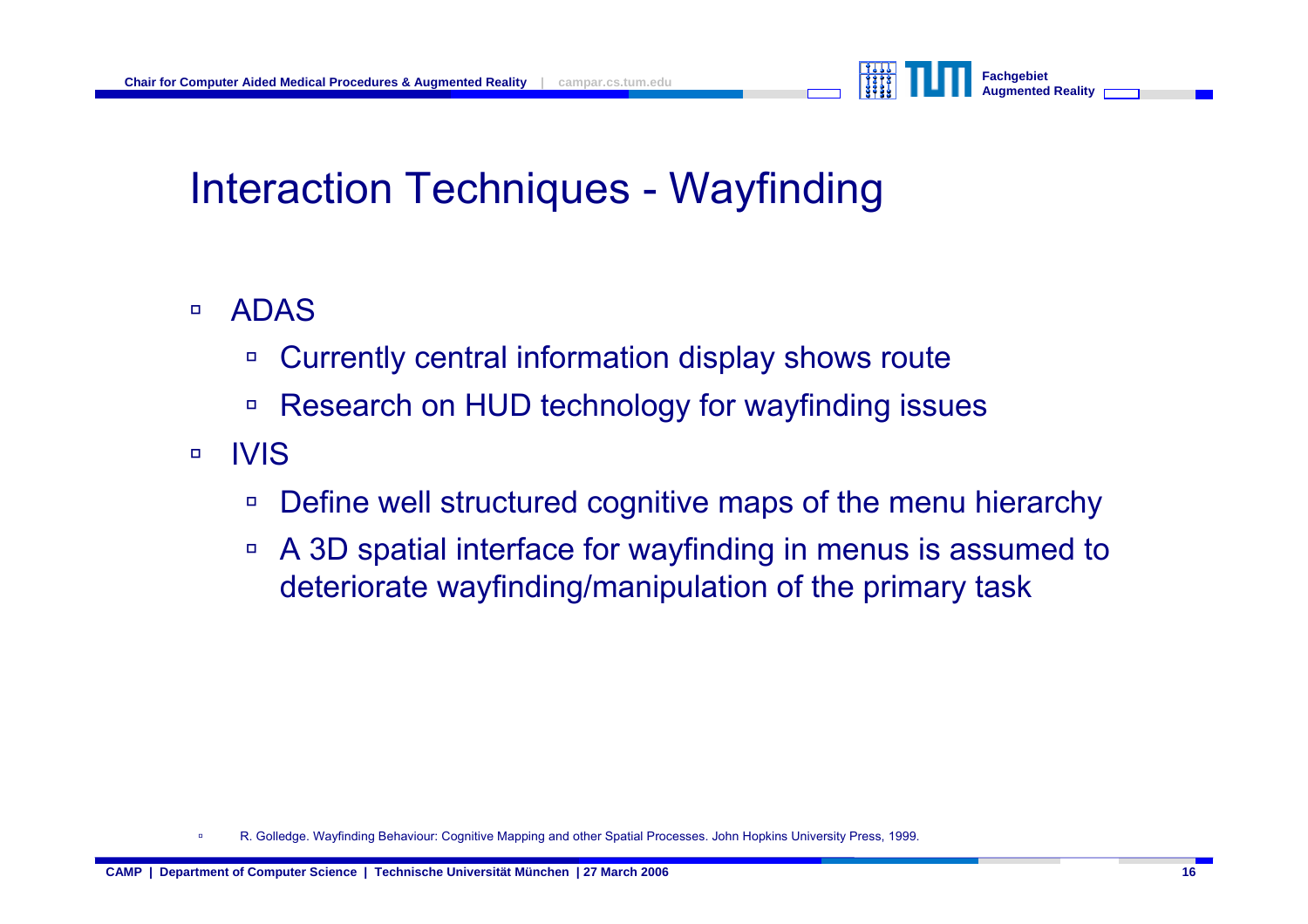

## Interaction Techniques – System Control

- à Issues:
	- à ADAS: Consider suitably integrated system control techniques for ADAS systems
	- $\Box$  IVIS:
		- □ Can a network structure outperform a hierarchical menu?
		- àCan browsing ease the access of functionality?

à□ M. Ablassmeier, G. Niedermaier, and G. Rigoll. A new approach of using network dialog structures in cars. In 8th World Multiconf. On Systemics, Cybernetics and Informatics, Orlando, USA, Jul. 2004.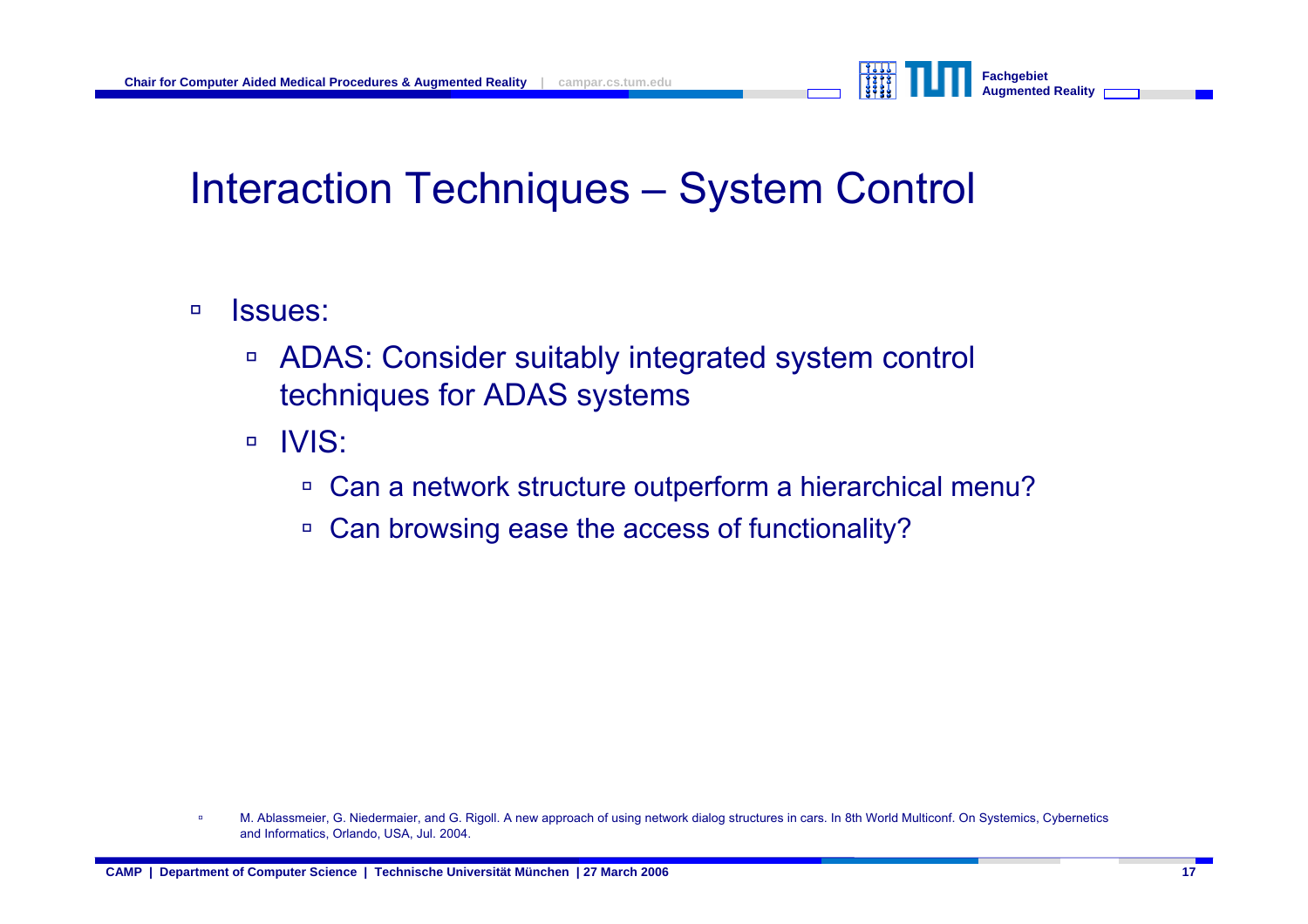

## Interaction Techniques – Symbolic Input

- à Modern infotainment systems require symbolic input (navigation destination, phone number, ...)
- à Currently multifunctional controllers allow to select individual letters
- $\Box$  Extensions/Alternatives
	- àKeyboards of mobile phones (T9)
	- àHandwriting recognition on touchpads
	- àSpeech recognition

à□ Siemens VDO. Easy control with handwriting recognition. http://www.siemensvdo.com/press/releases/infotainment/2003/SV 200309007e.htm.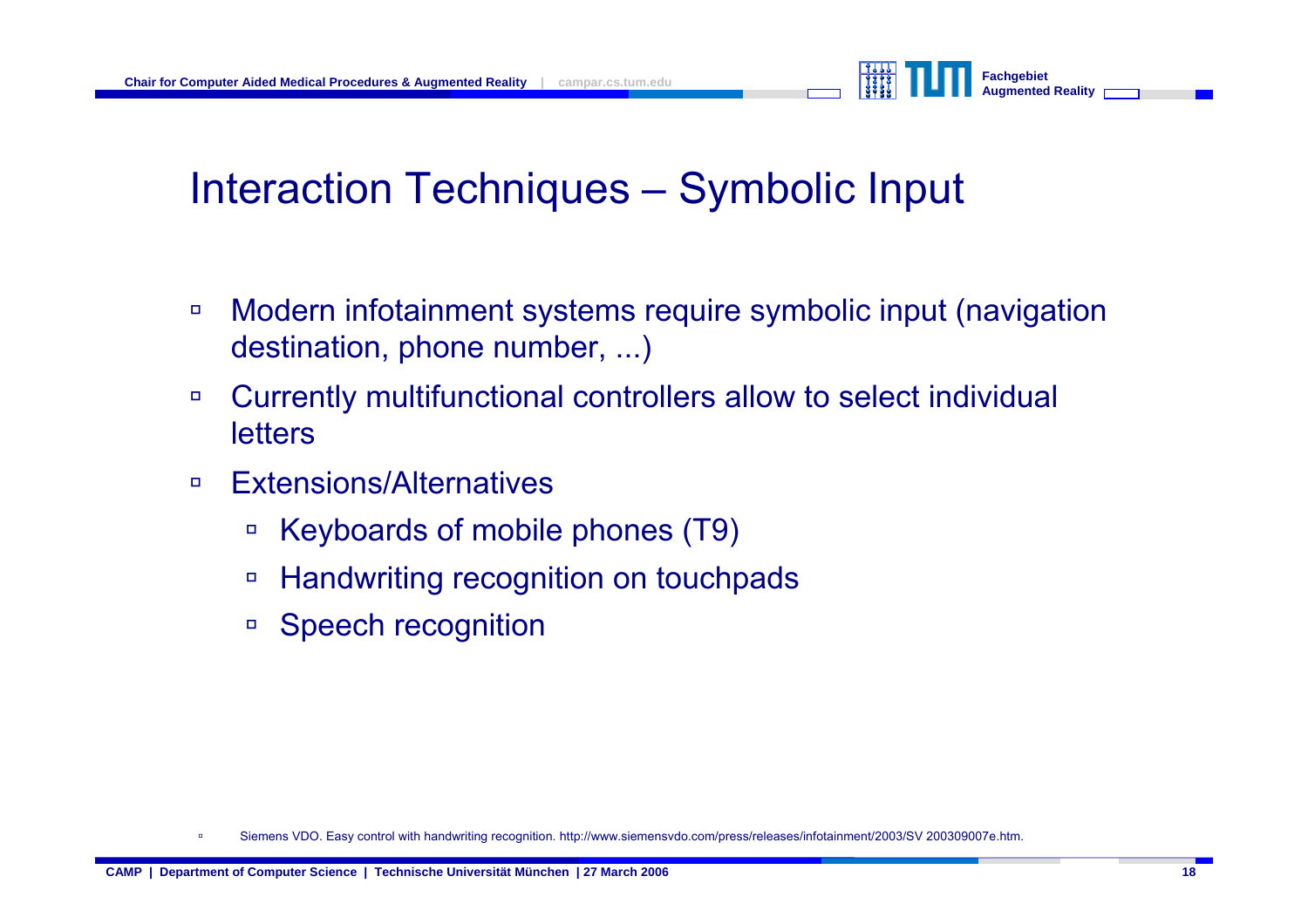

## Conclusion and Findings

- $\Box$  Overview about the potential and the problems involved in bringing 3D user interfaces and interaction into automotive driving environments
- à□ A special case: A task of high priority – driving the car
- $\Box$  Findings
	- àHUD seem to have a promising potential for ADAS
	- à Interaction is mainly manipulation, travelling and wayfinding – these must be kept as simple as possible
- à Our Future Work
	- àExplore HUD technology
	- à□ Explore depth based graphical information presentation